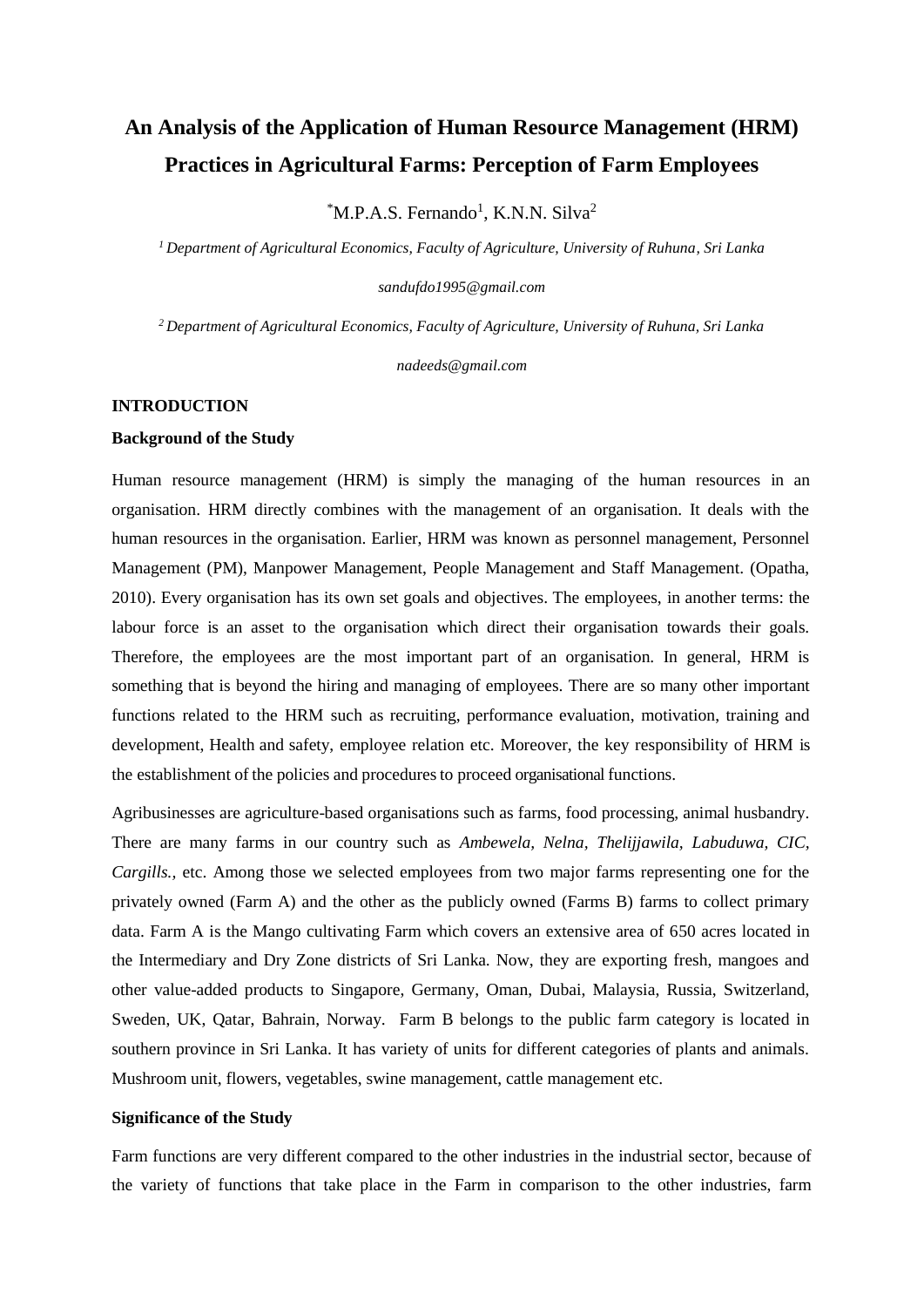business can be considered as a unique business. Therefore, HRM is an important process in the farming business. Before the commercialisation of agriculture, agricultural farms functioned as the family business and HRM did not play a significant role within the business. However, when the farms were managed under the commercial level, the capacity of the farms was increased, and the production was uplifted, then more and more labour was needed for the functions of the Farm to continue smoothly. At this level, the role of HRM became an important topic in agribusinesses to manage the mentioned labour (Bitsch 2009). Since the farm business has its unique operational functions, attracting and retention of skilled labour within the Farm is very important for the smooth functioning of farms. Anyhow, most agricultural farms are facing a big challenge of retaining skilled labour for a long time due to several managerial issues.

Furthermore, when the farm size increases, the shortage of the skilled enough workforce becomes an overarching issue (Productivity Commission 2005, DEST, 2006, NASS, 2002). Moreover, the competitiveness of the agri-businesses has influenced to attract and retain most skilled labour within the farming business. Under these circumstances, the improvement of skills and capacities of the existing employee is also an important managerial function. Schular et al. (2011) have found that company succession can be achieved through the proper identification of the challenges in the talent management of the employees and the ability to adapt to those challenges well. Hoglund (2012) states that the HRM develops the skills of the employees and then it has a direct positive impact on the human resources of the employees. Hence the human resource applications in farms are important. However, a problem that was identified is that although there is research on the HR applications in other industries, there is very limited research regarding the farm base industries So, it is important to analyse the application of the HR Practices in agricultural farms for the future of the farm industry.

# **Research objectives**

The general objective of this study is to analysis the existing HRM functions in the Agricultural farming business using a publicly and a privately-owned agricultural farm in Sri Lanka. In addition, we aim to contrast existing HRM functions under two different management systems and finally, to give suggestions and recommendation to improve the HRM functions in those farms.

## **RESEARCH METHODOLOGY**

## **Study Area**

For this research, one public and one privately owned farm was used. As the private Farm, Farm A is used. Farm A is a large mango exporting farming business in Sri Lanka that covers 650 acres and is located in a dry zone area. Farm B is the public Farm that is doing multiple production functions including Crop cultivation, animal husbandry, mushroom unit and food processing units.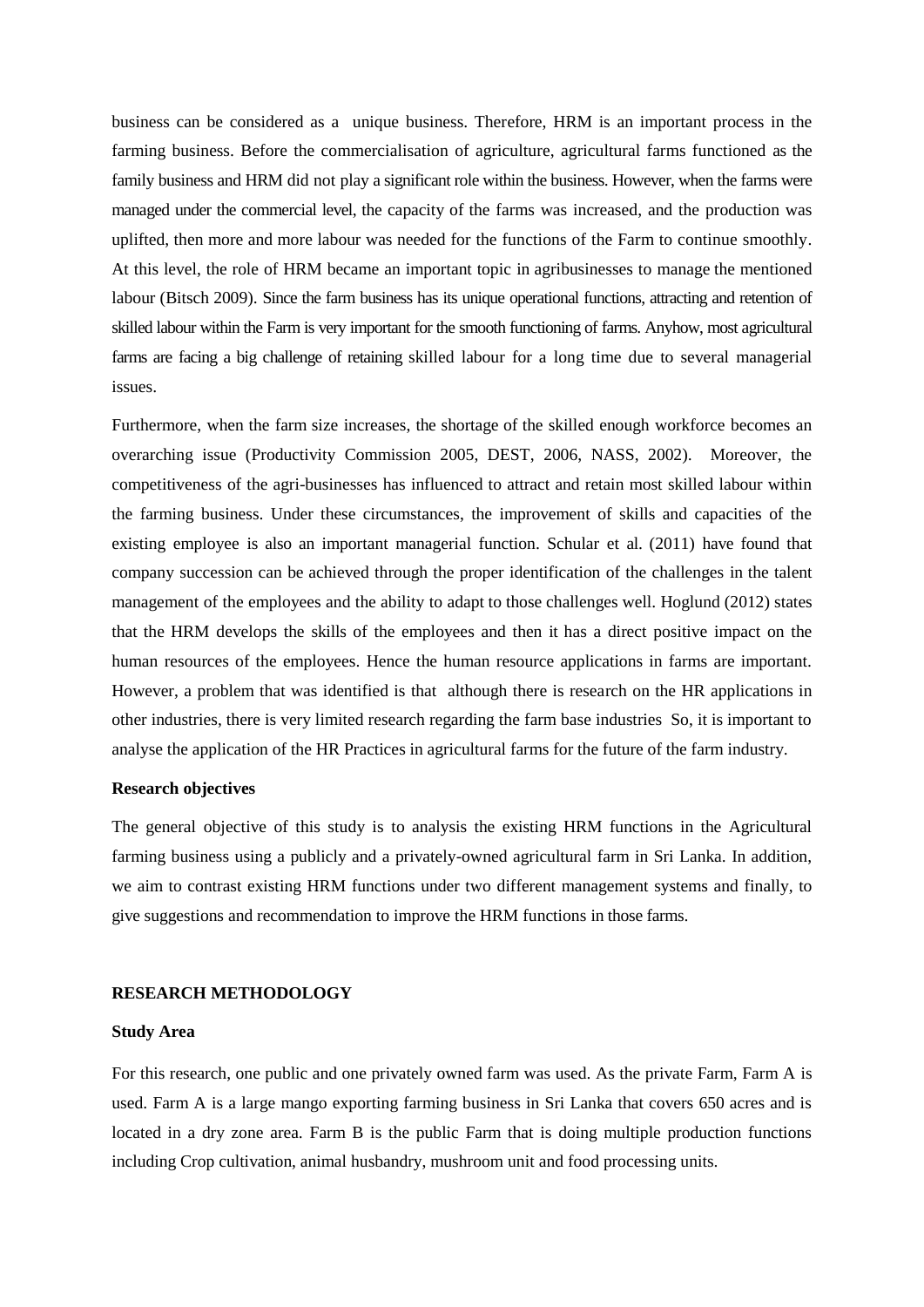## **Study Sample and Sampling Techniques**

The target population of this study is the lower-level employees within agricultural farms. The research uses a sample size of 80 employees; each Farm representing 40 employees. The employees were selected using simple random sampling techniques.

# **Data Collection**

A survey was conducted using the interview method with the help of a semi-structured questionnaire and secondary data collected through journals papers, research papers and other printed sources.

#### *Figure 1.0. Conceptual Framework*

# **Conceptual Framework**



## **Data analysis**

Since we have used the survey data collected through the perceptions of the employees, the nonparametric data analysis tools were used. The scale of measurement basically was Likert scales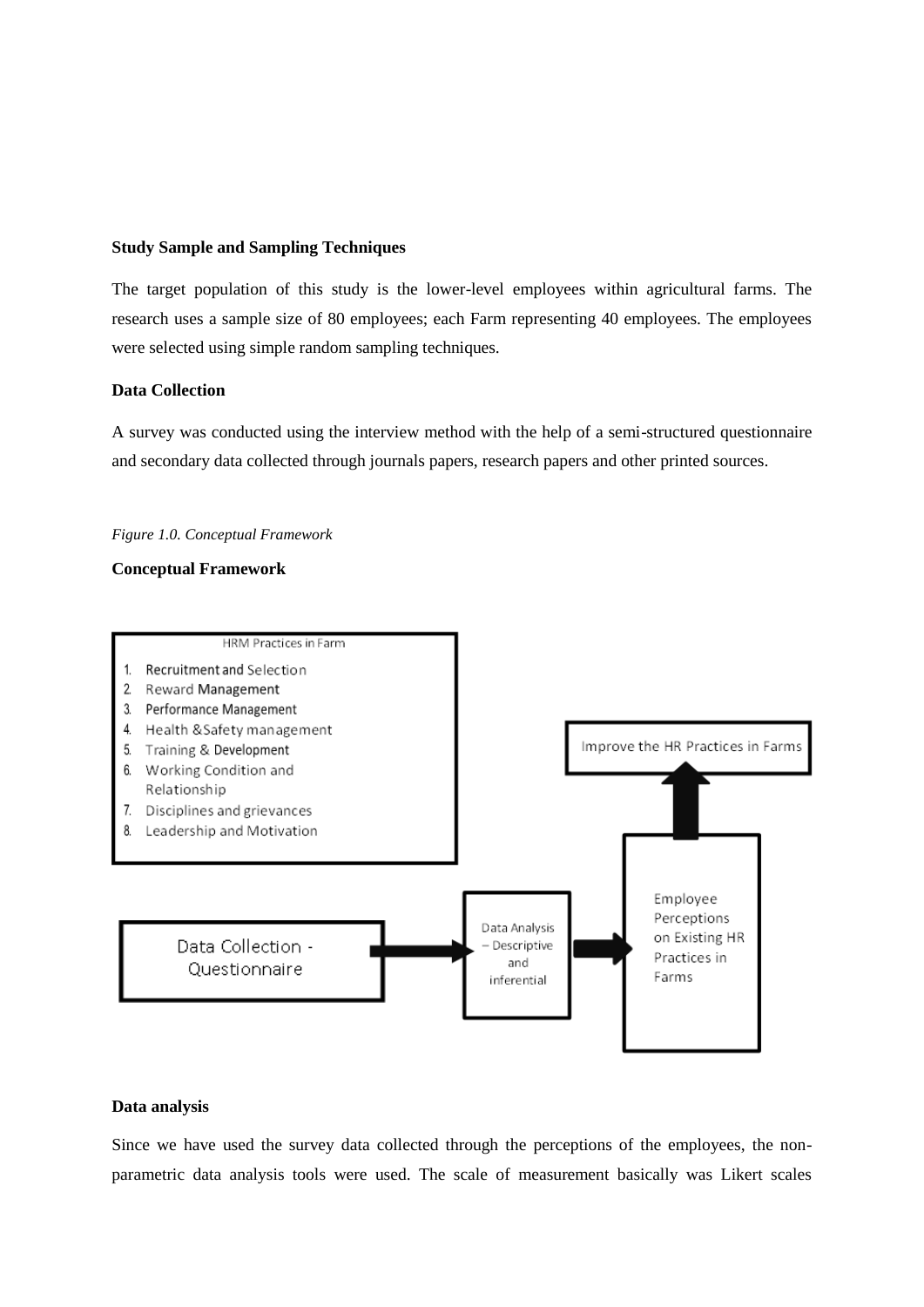(ordinal data). Wilcoxon signed ranked test was used to analyses the collected data. The data were analysed by using SPSS software. The other questions of the questionnaire were measured as interval scale, nominal scale measurements. These data were presented by using descriptive analytical tools such as bar charts, pie charts.

## **RESULTS AND DISCUSSION**

# **Demographic Information of the Respondents**

Table 01 shows the study sample's general profile, including the gender, age distribution, experience, and salary of the employees in both private and public farms. It shows that all employees in the private Farm had the permanent position while public farms had both temporary and permanent positions.

| Description      |                | Private %        | Public %         |
|------------------|----------------|------------------|------------------|
| Gender           | Male           | 12.5             | 62.5             |
|                  | Female         | 87.5             | 37.5             |
| Age Distribution | 20-30 years    | $10\,$           | $25\,$           |
|                  | 31-40 years    | 30               | 15               |
|                  | 41-50 years    | 52.5             | 35               |
|                  | 51-60 years    | $7.5\,$          | $25\,$           |
|                  | Over 61        | $\boldsymbol{0}$ | $\boldsymbol{0}$ |
| Experience       | $0-5$ years    | 67.5             | 42.5             |
|                  | $6 - 10$ years | 37.5             | 25               |
|                  | 11-15 years    | $\boldsymbol{0}$ | $\mathfrak s$    |
|                  | 16-20 years    | $\boldsymbol{0}$ | 15               |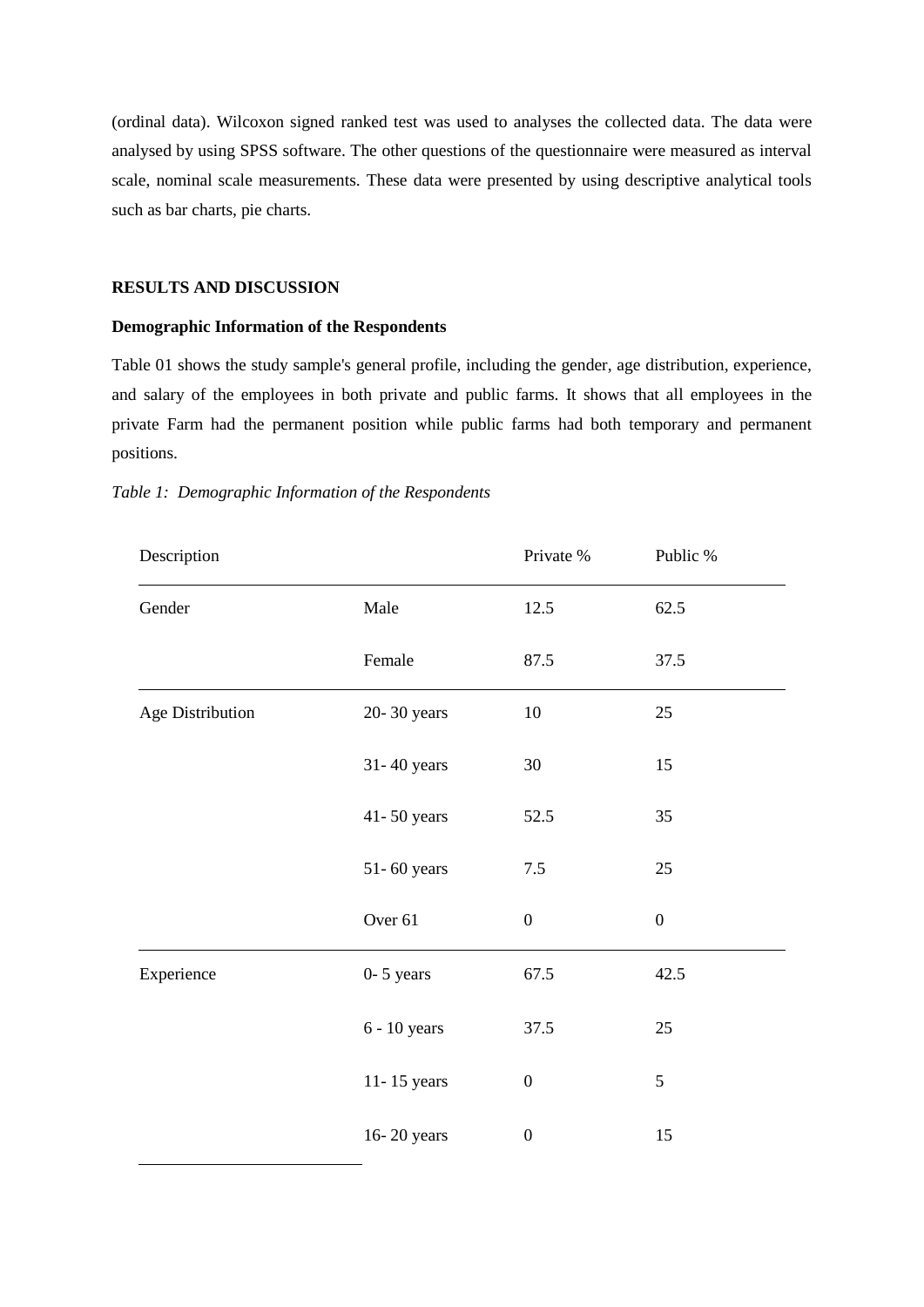According to Table 1.0, most labourers in the private Farm were female (87.5%) while, in the public Farm, the majority were male (67.5) and only 37.5% were female. The majority of the employees in both farms belonged to the 40-50 age category implying that the younger generation works in those farms due to the reasonable salary packages. However, the public farms have lesser younger employees because of the salary level and the opportunities for them to get promotions s. In both farms, the majority of employees have 0-5 years of experience. These findings gave us an indication of higher labour turnover in these farms. Here in public farms some employees have more than 21 years of experience compared to the private Farm. The reason may be that they have permanent positions in public farms and have all the benefits as government employees.

# **The salary distribution of respondents in the public Farm**

Public Farm has two types of employees which are permanent and Temporary employees.

| Description |                 | Permanent % | Temporary %      |
|-------------|-----------------|-------------|------------------|
| Salary      | $10000 - 20000$ |             | 63.2             |
|             | $21000 - 30000$ | 9.5         | 31.6             |
|             | $31000 - 40000$ | 76.2        | 5.3              |
|             | $41000 - 50000$ | 14.3        | $\boldsymbol{0}$ |
|             | $51000 - 60000$ |             |                  |
| Experience  | $0-5$ years     |             | 89.5             |
|             | $6 - 10$ years  | 38.1        | 10.5             |
|             | 11-15 years     | 9.5         |                  |
|             | 16-20 years     | 28.6        |                  |
|             | Over 21         | 23.8        |                  |

Table 2.0 Salary distribution of respondents in the public farm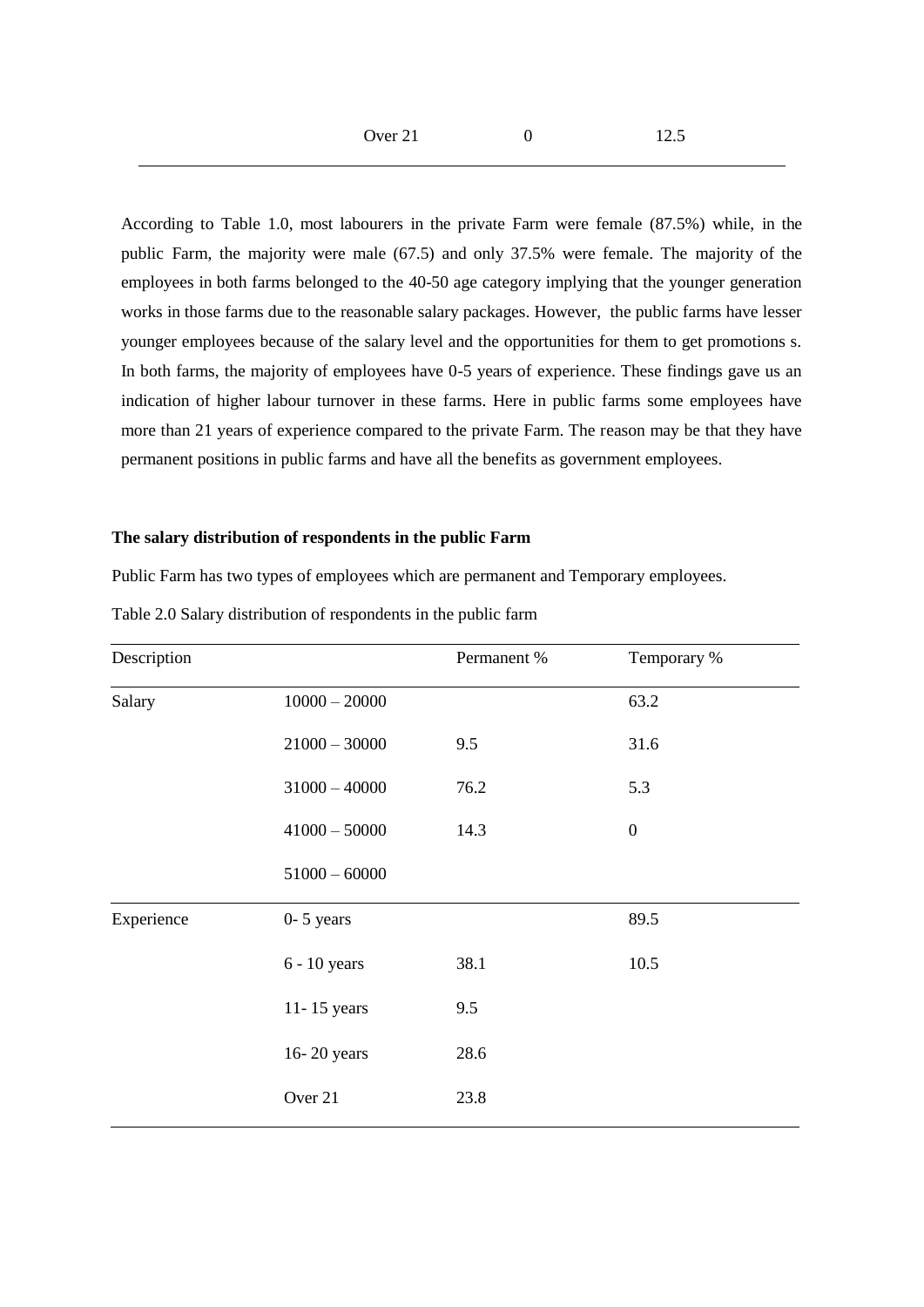According to Table 2.0, the permanent employees gain a salary of Rs.31000-40000 per month of salary. There are a few employees who get a salary of Rs.21000 - 30000 of salary per month. However, most temporary employees are getting a salary of Rs. 10000 – 20000 per month. Only a very few employees are getting Rs. 31000-40000 of salary per month. According to these results although the temporary employees are getting a low income, the turnover rate is low because the temporary employees stay in that position until they are made permanent. The candidates tend to apply for these jobs in public Farm as it has higher salaries.

# **Existing HRM practices in Agricultural Farm**

## **Recruitment and selection**

There are many approaches to employee recruitment process such as employee referral, campus recruitment, advertising, recruitment agencies/consultants, and job sites/portals, company websites, social media etc. Most organisations will use a mix of two or more of these elements as part of a recruitment process or to implement their overall recruitment strategy (Sinha and Thaly, 2013). The table 3.0 consist with results for analysis of the variables for the recruitment and selection.

| Variable                                                                 | Mean value |        | P value |        | Test value |         |  |
|--------------------------------------------------------------------------|------------|--------|---------|--------|------------|---------|--|
|                                                                          | Private    | Public | Private | Public | Private    | Public  |  |
|                                                                          | Farm       | Farm   | Farm    | Farm   | Farm       | Farm    |  |
| I had a formal job                                                       | 1.15       | 1.98   | 0.00    | 0.86   | $-5.51$    | $-0.17$ |  |
| interview when joining<br>farm                                           |            |        |         |        |            |         |  |
| received<br>$\bf{I}$<br>job<br>description                               | 1.25       | 1.48   | 0.00    | 0.00   | $-4.86$    | $-3.36$ |  |
| They considered<br>experiences<br>when<br>selecting                      | my 2.28    | 2.00   | 0.07    | 1.00   | 1.80       | 0.00    |  |
| wages, 1.93<br>I got<br>better<br>benefits<br>compared to<br>other farms |            | 1.68   | 0.56    | 0.02   | $-0.57$    | $-2.33$ |  |

## *Table 3: Recruitment and selection*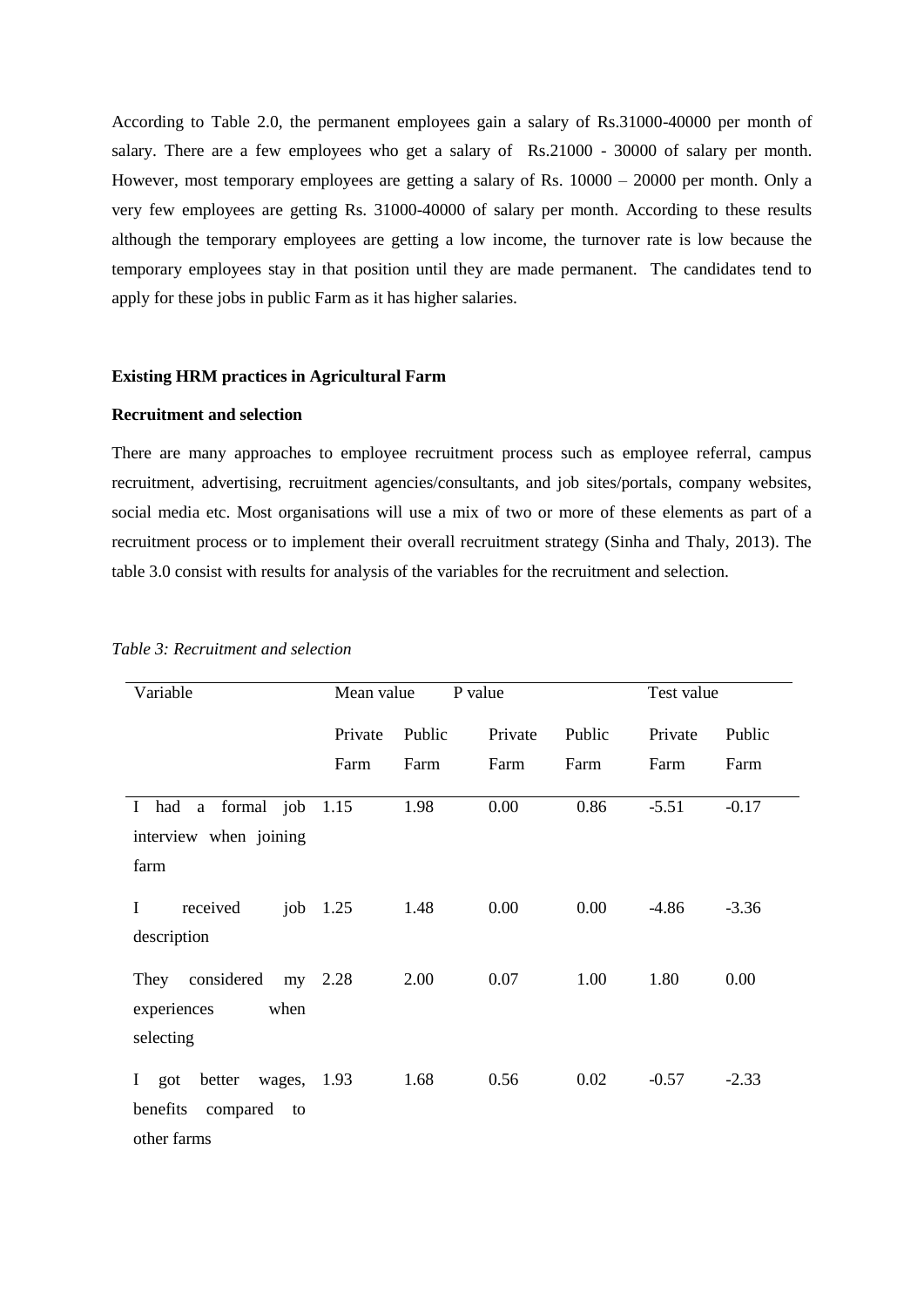| Mangers<br>are        | capable 1.43 | 1.25 | 0.00 | 0.00 | $-4.43$ | $-5.00$ |
|-----------------------|--------------|------|------|------|---------|---------|
| enough to select best |              |      |      |      |         |         |
| employees             |              |      |      |      |         |         |
| Farm                  | conduct 2.28 | 2.30 | 0.34 | 0.04 | $-2.12$ | 2.00    |
| orientation           | training     |      |      |      |         |         |
| before entering job   |              |      |      |      |         |         |

According to table 3.0, the private Farm has formal job interview procedures than the public farms. Nevertheless, both farms explain to the prospective employees about their job roles and are given a clear job description orally or in written form. Even though the job experiences are the important determinants of the selection process, both farms hardly consider the candidate's experiences in the selection process. The possible reasons for this might be the low number of candidates that apply for the advertised farm vacancies and managers uses limited selection criteria to select the employees. Importantly, employees in both farms perceived their managers as capable persons who attract sufficiently skilled employees to the farms. However, both farms do not conduct any induction program or orientation program for newly recruited employees.

# **Performance management**

Performance of the organisation can be characterised as the effective decision-making ability of the staff, diversification of the organisational services and products including innovations, quality of the work, improvement of the market share, staff skills, staff relationship with their leaders (Imran, 2014). On the other hand, organisational performance is defined as how far the organisation can achieve the organisational and the stakeholders need to the existence and the development (Pandey & Dutta, 2013). Implementation of the performance appraisal was found as one of most important HR activities by the larger companies with the intention of motivating of employees and improving the employee's performances on a long-term basis. (Ratković 2015)

| Variable |      |                             | Mean value                 |      | P value |                   |      | Test value |                |      |  |
|----------|------|-----------------------------|----------------------------|------|---------|-------------------|------|------------|----------------|------|--|
|          |      |                             | Private Public             |      |         | Private Public    |      |            | Private Public |      |  |
|          |      |                             | Farm                       | Farm |         | Farm              | Farm |            | Farm           | Farm |  |
|          |      |                             |                            |      |         |                   |      |            |                |      |  |
| We       | have |                             | formal $\mu$ iob 2.90 2.10 |      |         | 0.00 <sub>1</sub> | 0.56 |            | 5.69           | 0.65 |  |
|          |      | evaluation procedure within |                            |      |         |                   |      |            |                |      |  |

*Table 4: Performance management*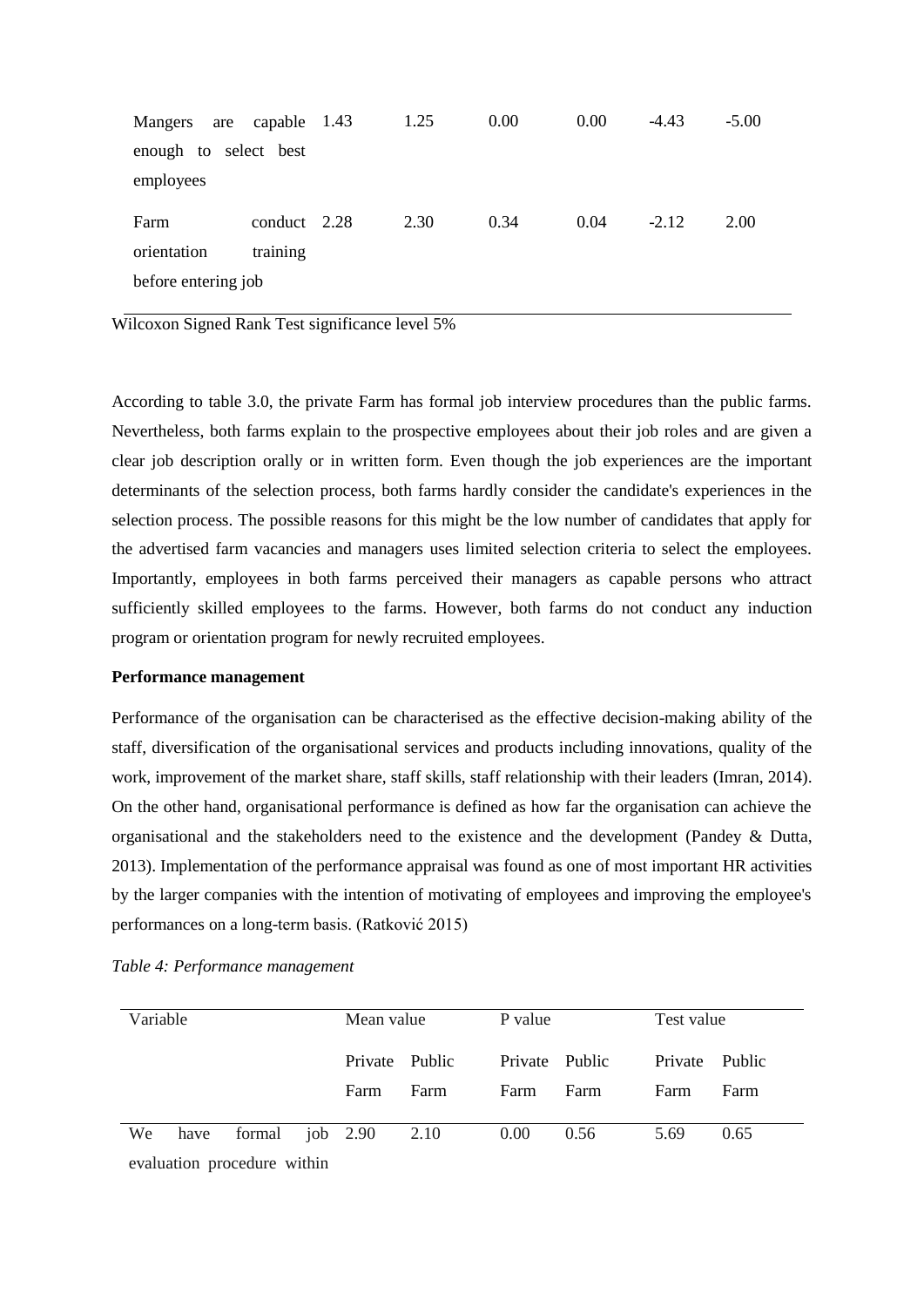| our farm                                                             |      |      |      |         |         |
|----------------------------------------------------------------------|------|------|------|---------|---------|
| We have informal means of $1.15$<br>job evaluations                  | 2.60 | 0.00 | 0.00 | $-5.38$ | 3.79    |
| Our wages improve always 2.80<br>after<br>performances<br>evaluation | 1.85 | 0.00 | 0.30 | 5.19    | $-1.02$ |
| appreciates our 1.73<br>Managers<br>best performances                | 1.38 | 0.02 | 0.00 | $-2.20$ | $-4.35$ |

Table 4.0 is related to the performance evaluation function. According to the table, both farms hardly conduct any formal job evaluation process. However, the private Farm has an informal means of job evaluation: the supervisors daily check each employee's work for performance evaluation in the private Farm. The managers in both farms appreciate the employees whenever they have performed well.

# **Compensation and reward management**

Armstrong, (2005) stated that compensation and reward management is the most crucial activity of HR for the productivity improvement in the organisation. In this research, the compensation and reward management were analysed under five variables. The results were described according to the mean values. The payslips, salary increments, incentives and bonuses were important points when describing the compensation and reward management in the HRM process.

# *Table 5: Compensation and reward management*

| Variable                        |                      |          | Mean value |        | P value |         | Test value |         |
|---------------------------------|----------------------|----------|------------|--------|---------|---------|------------|---------|
|                                 |                      |          | Private    | Public | Private | Public  | Private    | Public  |
|                                 |                      |          | Farm       | Farm   | Farm    | Farm    | Farm       | Farm    |
| We                              | receive              | reliable | 1.00       | 1.75   | 0.00    | 0.11    | $-6.33$    | $-1.58$ |
|                                 | information on wages |          |            |        |         |         |            |         |
| We expect incentives for $1.30$ |                      |          | 1.00       | 0.00   | 0.00    | $-4.54$ | $-6.32$    |         |
| better performances             |                      |          |            |        |         |         |            |         |
| We                              | have                 | enough   | 2.73       | 2.33   | 0.00    | 0.03    | 4.90       | 2.13    |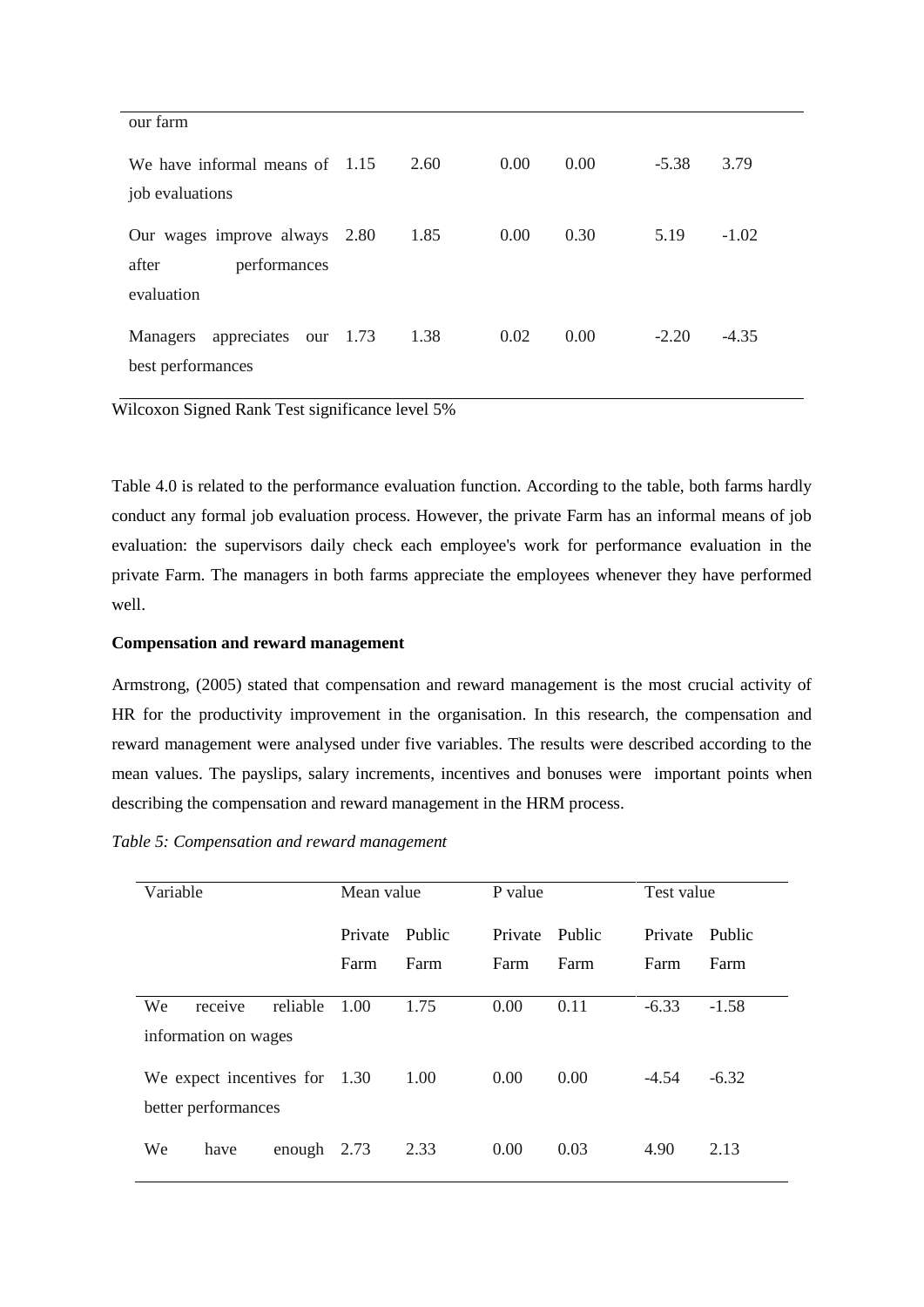| incentives/bonus                           |      |      |      |         |        |
|--------------------------------------------|------|------|------|---------|--------|
| Managers have plan to 1.15<br>give rewards | 2.00 | 0.00 | 1.00 | $-5.51$ | (0.00) |
| We received our salary on $1.00$<br>time   | 1.48 | 0.00 | 0.00 | $-6.32$ | 0.00   |

Table 5 is related to the reward management. The employees in both farms were given salaries on time with a formal salary sheet. However, employees in both farms were expecting monetary incentives and fortunately, both farms were not giving proper incentives for their employees and private Farm was expecting to introduce a reward system for the best performances.

# **Working condition and relationship**

The mutual trust of employees, genuine social conversation, the way employees' complaints are handled, dedication to the organisation, the existence of team spirit, the level of contribution of employees on decision making, fair treatments are all vital factors that affect employee relations in the flower firms (Odhong and Omolo, 2014).

Table 6 shows the variables that were used to analyse the working conditions and the relationships in selected farms.

| Variable                                                               | Mean value |        | P value |        |         | Test value |  |
|------------------------------------------------------------------------|------------|--------|---------|--------|---------|------------|--|
|                                                                        | Private    | Public | Private | Public | Private | Public     |  |
|                                                                        | Farm       | Farm   | Farm    | Farm   | Farm    | Farm       |  |
| considers our 1.15<br>Managers<br>opinion<br>decision<br>for<br>making |            | 1.70   | 0.00    | 0.02   | $-3.53$ | $-2.27$    |  |
| good 1.15<br>We<br>have<br>communication<br>with<br>mangers            |            | 1.08   | 0.00    | 0.00   | $-5.66$ | $-5.92$    |  |
| We can meet managers at $1.10$<br>any time                             |            | 1.03   | 0.00    | 0.00   | $-5.84$ | $-6.24$    |  |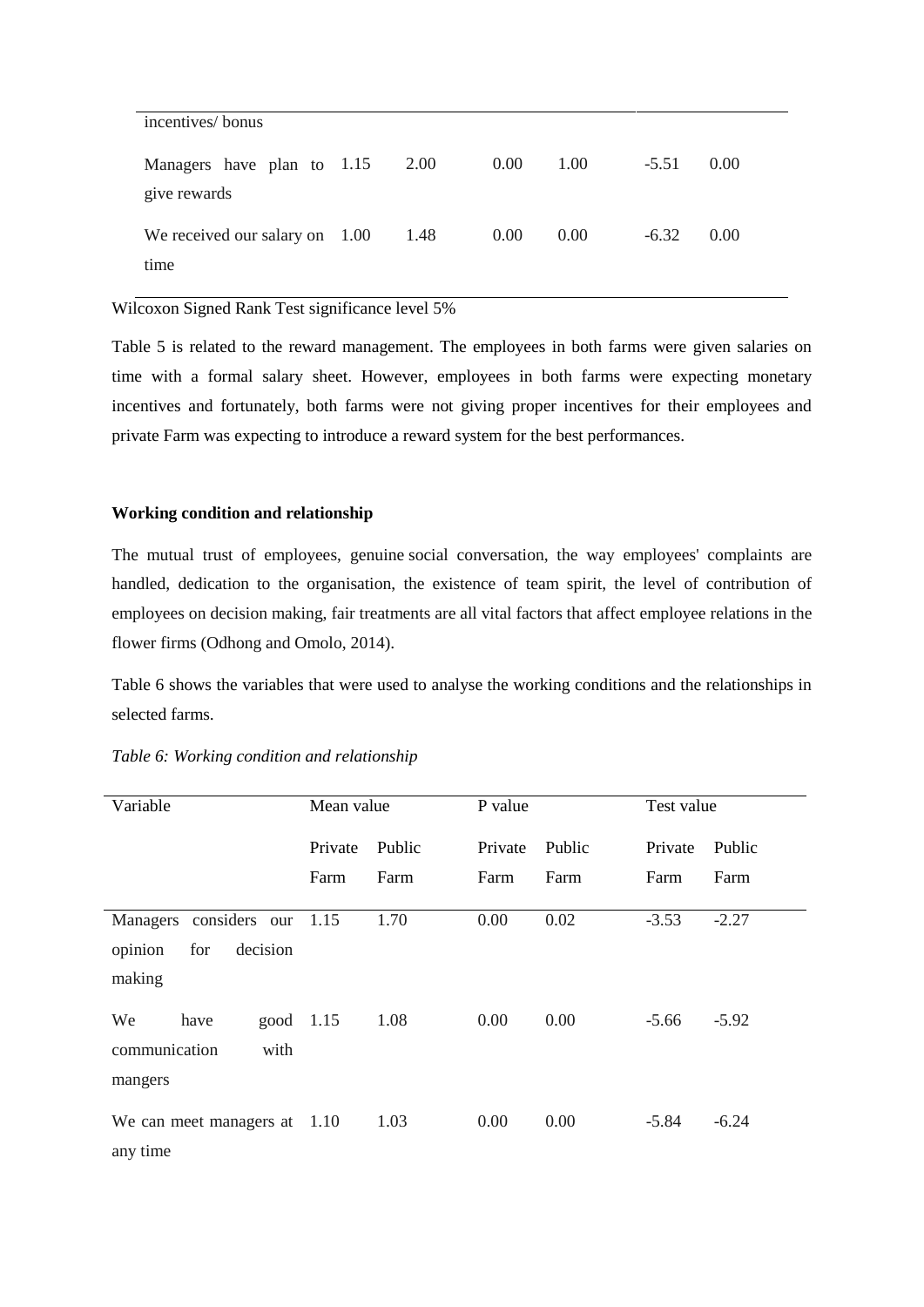| We have friendly working $1.03$ 1.10                         |  | $0.00^{\circ}$ | $0.00^{\circ}$ | $-6.24$ | $-6.00$ |
|--------------------------------------------------------------|--|----------------|----------------|---------|---------|
| environment to work                                          |  |                |                |         |         |
| We have enough welfare $1.15$ 1.73<br>facilities within farm |  | (0.00)         | 0.05           | $-5.83$ | $-1.91$ |

On the private Farm, the managers consider the employees' opinions when making decisions. Employees in both farms have good communication with their managers and they can freely communicate and meet them at any time. All employees have a friendly working environment to work with sufficient welfare facilities.

## **Training and development**

The employees should be trained prior to the job and should be given periodic trainings. Baptista, (2012) has found that the employees (especially low-skilled workers) must be trained to operate farm machinery, or carry out risky food production or processing processes, especially when new technologies are in place. When the employees show low performance, the training and development program must be arranged within the organisations to improve their performances. The employees can be directed to the workshops, seminars, conferences, and training sessions to obtain the required knowledge for better performances (Ratković, 2015). Table 7.0 shows how the employees express their idea on different variables regarding the training and development in both farms.

| Variable                                   | Mean value |        | P-value |        | Test value |         |
|--------------------------------------------|------------|--------|---------|--------|------------|---------|
|                                            | Private    | Public | Private | Public | Private    | Public  |
|                                            | Farm       | Farm   | Farm    | Farm   | Farm       | Farm    |
| training<br>We<br>got                      |            |        |         |        |            |         |
| prior to the job                           | 2.45       | 2.68   | 0.02    | 0.00   | 3.087      | 4.33    |
| We get periodic training<br>programme      | 1.20       | 2.53   | 0.00    | 0.00   | $-5.33$    | $-3.65$ |
| Professionals involve in<br>these training | 1.20       | 1.13   | 0.00    | 0.00   | $-5.33$    | $-3.35$ |

*Table 7: Training and development*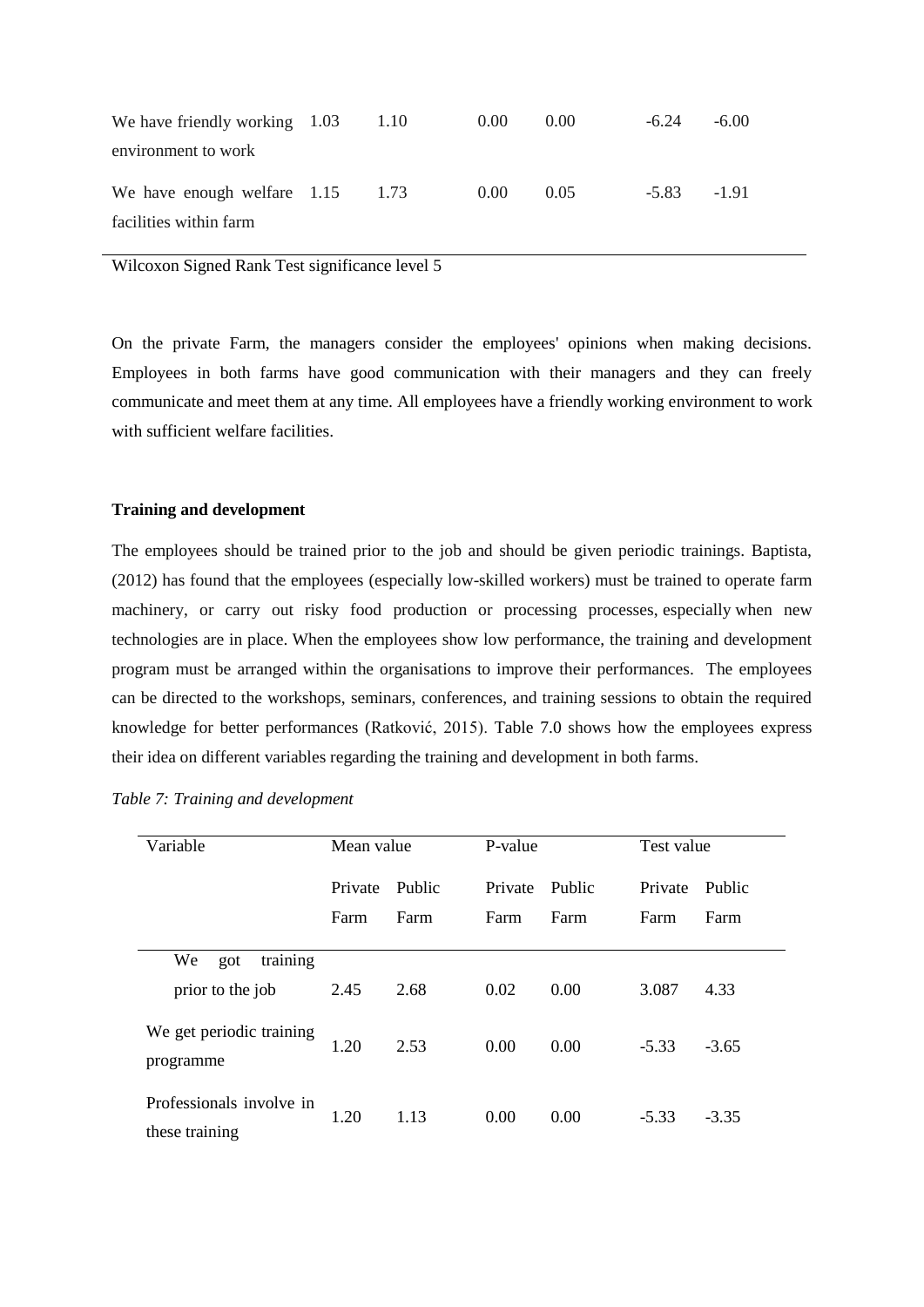| Managers get our ideas<br>when planning training |           | 2.40 | 2.07 | 0.00 | 0.79 | 2.59    | 0.26    |
|--------------------------------------------------|-----------|------|------|------|------|---------|---------|
| Training<br>address<br>real needs                | our       | 1.15 | 1.33 | 0.00 | 0.00 | $-5.66$ | $-2.67$ |
| Training<br>help<br>improve<br>performances      | to<br>our | 1.20 | 1.33 | 0.00 | 0.00 | $-5.19$ | $-2.67$ |

According to table 7.0, both farms are not giving prior training to the newly appointed employees. In comparison, the employees in private Farm have been given periodic training. Furthermore, farm managers hire professional trainers for the employees' training programs. Nevertheless, managers in both farms do not analyse the employees' training needs and training demand when organising the training programs and this can be considered as a serious weakness in both farms. The employees were requested to participate in training programs even without prior awareness of the training program. Nevertheless, those training programs have impacted the employees to improve their skills, knowledge, and overall performances.

## **Health and safety management**

Health and safety management is an essential HRM function especially in the agricultural Farm due to its inherent risk factors. Employees in the agriculture farms have to work with the Agrochemicals, machineries and work with the animals. Therefore, the medical facilities and other health facilities should be on the Farm for any emergency. This table shows the employees' perceptions towards the health and safety management practices in their farms. The mean values are used for the differentiation between private and public farms.

| Variable                 | Mean value     |      | P value        |      | Test value |                     |
|--------------------------|----------------|------|----------------|------|------------|---------------------|
|                          | Private Public |      | Private Public |      |            | Private Public Farm |
|                          | Farm           | Farm | Farm           | Farm | Farm       |                     |
| We got H&S training 1.00 |                | 1.35 | 0.00           | 0.00 | $-6.32$    | $-4.56$             |
| before staring work in   |                |      |                |      |            |                     |

*Table 8: Health and safety management*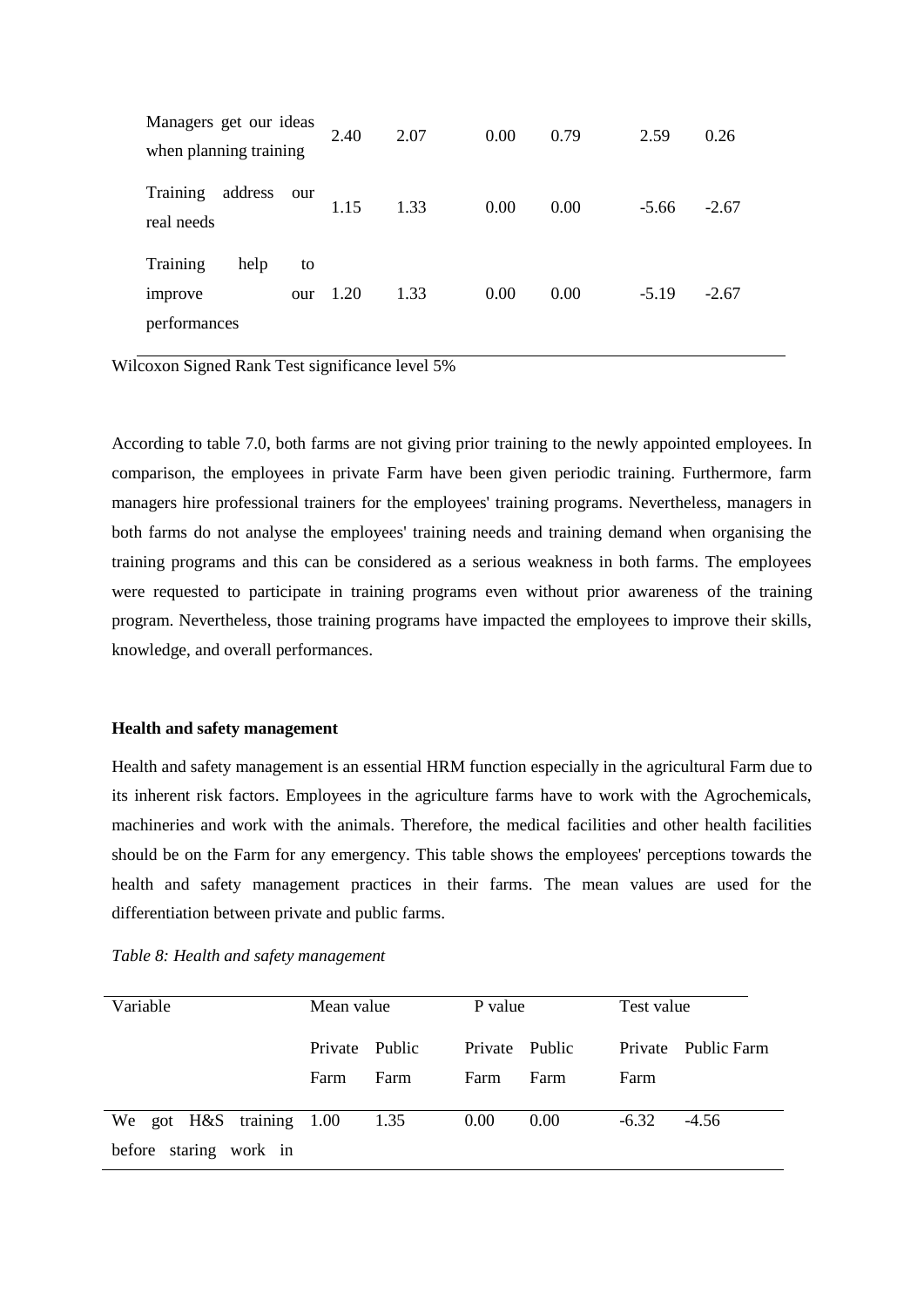| farm                                              |           |      |      |      |         |         |  |  |
|---------------------------------------------------|-----------|------|------|------|---------|---------|--|--|
| We got adequate H&S 1.08<br>wears to do our job   |           | 1.23 | 0.00 | 0.00 | $-5.92$ | $-5.24$ |  |  |
| We have medical facilities<br>within our farm     | 1.03      | 2.08 | 0.00 | 0.57 | $-6.24$ | 0.55    |  |  |
| medical<br>We<br>have<br>insurance given by farms | 1.00      | 1.73 | 0.00 | 0.07 | $-6.32$ | $-1.80$ |  |  |
| management                                        |           |      |      |      |         |         |  |  |
| We<br>have<br>leave/medical<br>facilities         | sick 1.00 | 1.48 | 0.00 | 0.00 | $-6.32$ | $-3.36$ |  |  |
| when injured/sick                                 |           |      |      |      |         |         |  |  |
| follow<br>standard<br>Farm<br>H&S procedures      | 1.05      | 1.83 | 0.00 | 0.20 | $-6.16$ | $-1.25$ |  |  |
| Farms have H&S manager                            | 2.75      | 2.98 | 0.00 | 0.00 | 4.867   | 6.24    |  |  |

Table 8.0 is related to the health and safety management of the private Farm and the public Farm. Importantly, employees in both farms get Health and safety training before starting their work. In addition, employees are given safety boots, masks, and other safety equipment. In addition, private farms provide medical facilities to their farm employees. Every once a month, a doctor visits the Farm and conduct a day clinic for the employees. Anyhow, public Farm does not have such medical facilities and health and safety practices in their Farm. Moreover, private Farm has provided the medical insurance for all the employees while public farms only provide insurance for permanent employees. Anyhow, employees of Both farms are entitled for sick or medical leave. Further, private Farm follows the standard health and safety procedures within the farms. However, both farms do not have a particular health and safety manager as in other business firms.

## **Disciplines and grievances management**

The disciplines and grievance management are another important HRM function of the organisation which helps smoothen operations without any interruptions. Table 9 shows how private and public Farms manage their grievance and discipline management practices.

*Table 9: Disciplines and grievances management*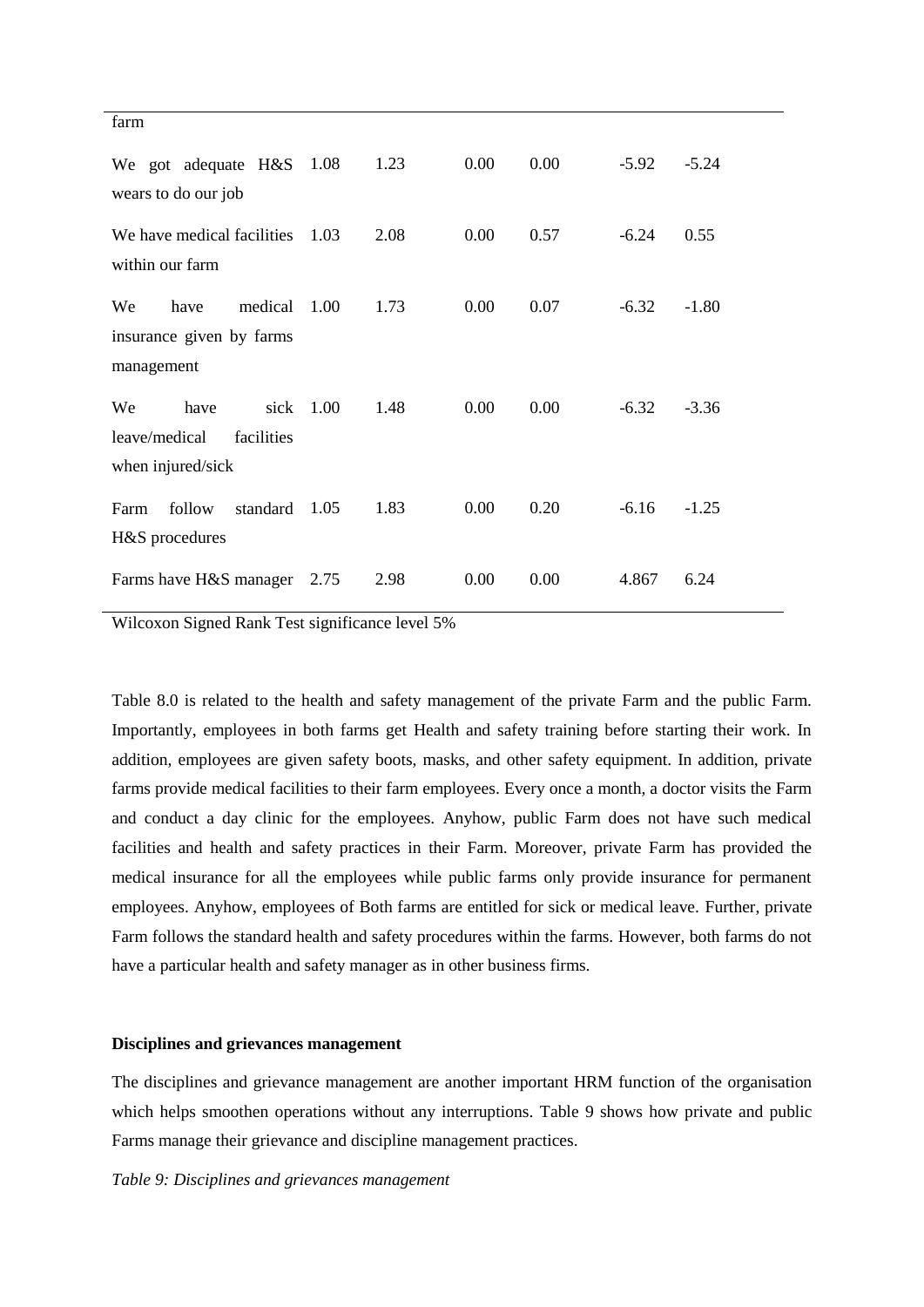| Variable                                                          | Mean value | P value |         | Test value |         |         |
|-------------------------------------------------------------------|------------|---------|---------|------------|---------|---------|
|                                                                   | Private    | Public  | Private | Public     | Private | Public  |
|                                                                   | Farm       | Farm    | Farm    | Farm       | Farm    | Farm    |
| We have formal discipline<br>management process                   | 1.05       | 1.50    | 0.00    | 0.00       | $-6.00$ | $-3.43$ |
| We follow farm's rules and<br>regulations                         | 1.03       | 1.00    | 0.00    | 0.00       | $-6.24$ | $-6.32$ |
| Farms<br>have<br>formal<br>grievances action for bad<br>employees | 1.00       | 1.23    | 0.00    | 0.00       | $-6.32$ | $-5.24$ |
| <b>Managers</b><br>listen<br>to<br>our<br>problems                | 1.10       | 1.08    | 0.00    | 0.00       | $-5.84$ | $-5.92$ |
| Managers give the solution<br>to our problems                     | 1.43       | 1.63    | 0.00    | 0.00       | $-4.13$ | $-2.88$ |
| conduct<br>job<br>Farm<br>termination interview                   | 1.95       | 3.00    | 0.73    | 0.00       | $-0.34$ | 6.32    |

Both private and public farms conduct formal discipline management processes for their employees. Therefore, employees follow Farm's rules and regulations effectively. Furthermore, both farms have formal disciplinary action for bad employees while listening to their employees. Anyhow, both farms do not practice a job termination interview to identify the issues of the grievance in their Farm.

# **Leadership and motivation**

In Sri Lanka, many people are reluctant to work in the agriculture sector due to lack of reputation, the lower remuneration packages and other social factors. Therefore, it is important to motivate and give better leadership to retain employees in this sector. According to Berde (2006), the agriculture sector has a higher number of unqualified employees compared to the other sectors with relatively lower levels of motivation basically due to the lack of proper remunerations.

Table 10 shows the analysis of the variables regarding the leadership and motivation in context to private and public Farms of this study.

*Table 10: Leadership and motivation*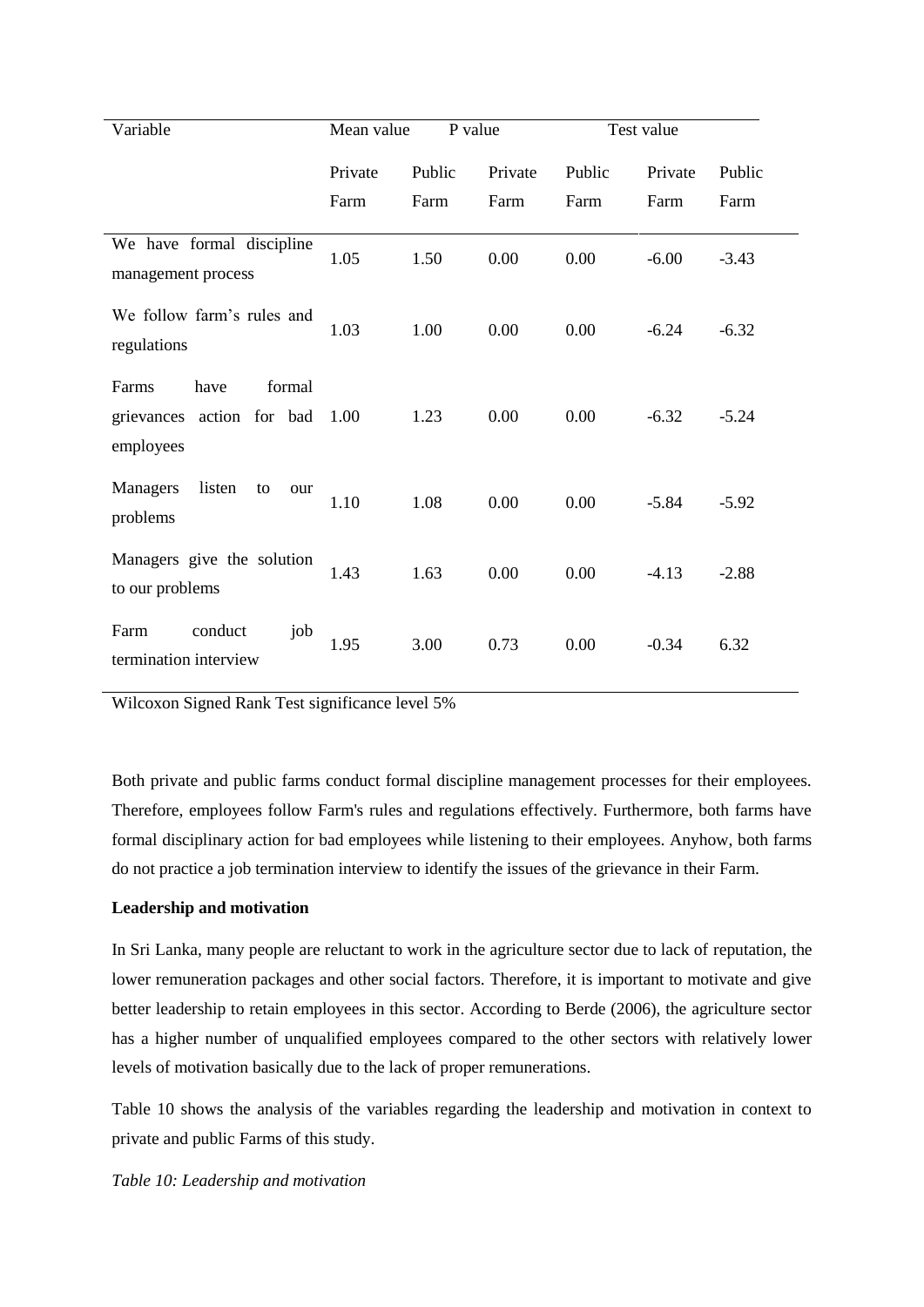| Variable                  | Mean value |        | P value |        | Test value |         |
|---------------------------|------------|--------|---------|--------|------------|---------|
|                           | Private    | Public | Private | Public | Private    | Public  |
|                           | Farm       | Farm   | Farm    | Farm   | Farm       | Farm    |
| We have a job security    | 1.80       | 1.33   | 0.00    | 0.00   | $-1.37$    | $-4.56$ |
| We<br>have<br>good<br>a   |            |        |         |        |            |         |
| interconnection with each |            |        |         |        |            |         |
| other                     | 1.03       | 1.05   | 0.00    | 0.00   | $-6.24$    | $-6.16$ |
| Managers always give us   |            |        |         |        |            |         |
| goals to achieve          | 1.00       | 2.53   | 0.00    | 0.00   | $-6.32$    | 3.65    |
| Managers' tasks are well  |            |        |         |        |            |         |
| organized                 | 1.23       | 1.28   | 0.00    | 0.00   | $-5.39$    | $-4.76$ |

According to this research, private Farm motivates their employees, emphasising the job security for their employees. This is a good motivation factor for the employees to work hard and to increase job satisfaction. In addition, all the employees in both farms have good interconnection with each other and thus to encourage working happily within the Farm. Moreover, employees in the private Farm are given goals to achieve which leads to motivating them. Importantly, the management of both farms gives effective leadership for their employees to achieve their organisational goals.

# **Overall satisfaction towards the HR practices in two farms**

The following table show and contrast the aforementioned HR practices in private and public farms. The overall satisfaction towards the different managerial practices are clearly shown in the following graph.



*Figure 2: Overall satisfaction towards the HR practices*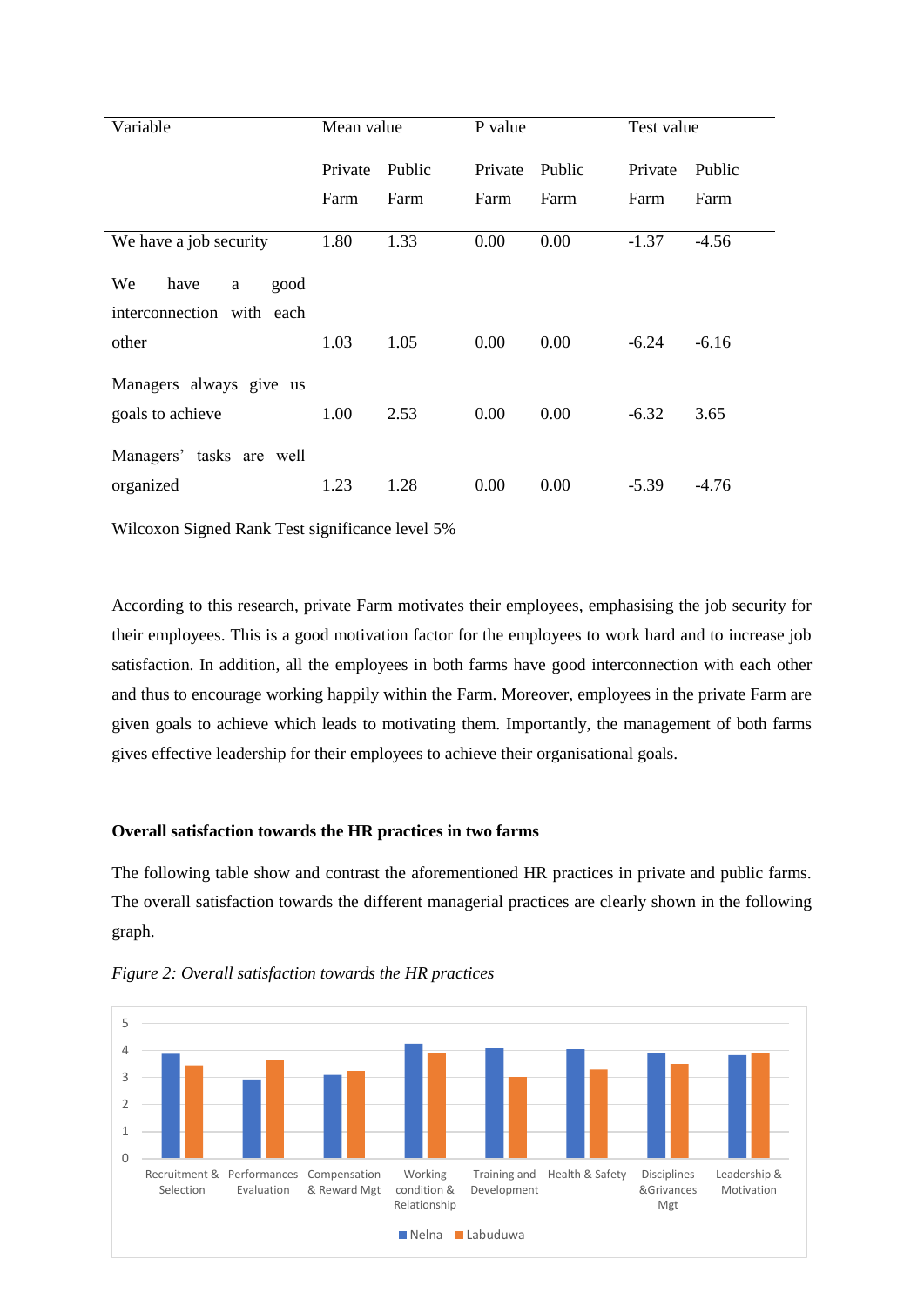## **Private Farm Public Farm**

According to the figure 2.0, significant difference of satisfaction of employees about many of the referred HRM functions is hardly seen in this study. The recruitment and selection procedures are functioning well in private Farm compared to the public Farm. The observed gap can occur due to recruitment procedures followed by the private Farm which is more transparent in nature. In context to performances evaluation, the public farm employees are more satisfied due to performance based annual salary increments given for the permanent employees of the public farms. Satisfaction towards the compensation and reward management is more or less similar due to the equality of salary scale in both farms in spite of other welfare facilities.

Furthermore, the satisfaction of the employees towards the working condition and relationships in both farms are almost equal. Private Farm's employees are more satisfied with the training and development functions of their Farm in contrast to public Farm's employees. Farm employees' satisfaction towards the leadership and motivation, Discipline and grievance management is not much differed according to the farm ownership.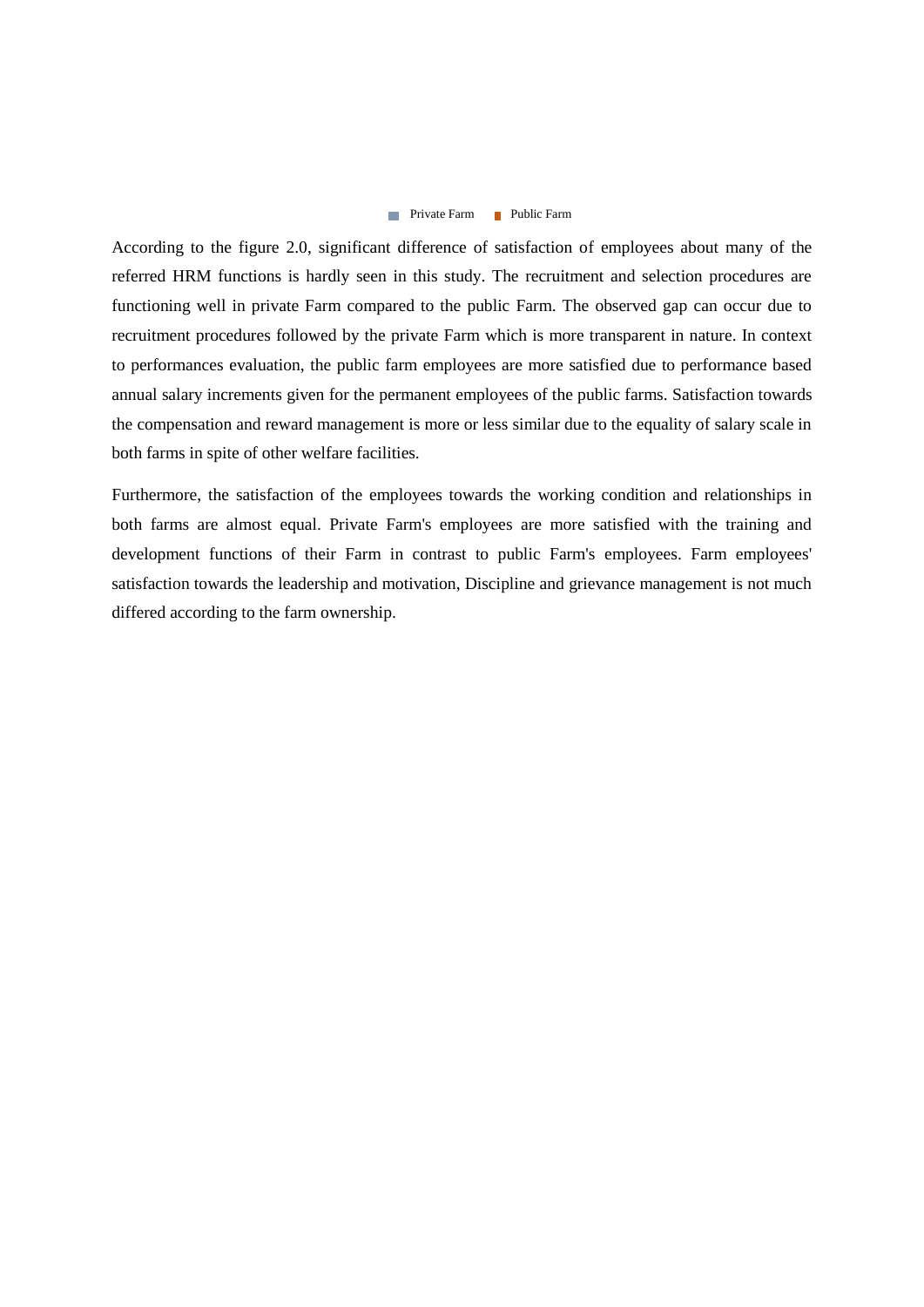### **CONCLUSION AND RECOMMENDATIONS**

# **Conclusion**

This study has focused on analysing the HRM practices in agriculture-based firms and contrasting those HRM disciplines based on the ownership types. According to the research findings, private agricultural farms recruit their employees using more formal recruitment procedures conducted by the farm manager. Anyhow, important recruitment criteria used by many other organisational recruitment interviews such as education level, job experience are not thoroughly considered in the recruitment interview of these farm businesses. This may be due to the lesser number of candidates and therefore adoption to the other selection criteria. However, both farms do not arrange any orientation programs for the newcomers and therefore, the adoption to the farm environment takes much longer time than other usual organisational climates. The permanent employees in the public farms receive the higher salaries and all other benefits of the government officers in contrast to private farm employees and temporary employees in public farms. Therefore, it can be concluded that reward management in private agricultural farms are not well developed. Even though, the employees expect the incentives for their performances, the managers are not giving proper incentives for the employees. So, the reward management process should be improved.

A formal performance evaluation process is not conducted in private farms and the managers only check the daily targets of the employees. Therefore, private Farms should develop a formal performance evaluation process for their employees. At present, private Farm's employees are not given salary increments too. The employees are being given health and safety trainings, wearables and medical insurances. Therefore, health and safety management functions properly in private farms. However, public farms have their own formal performance evaluation process which is done annually only for the permanent employees. The permanent employees are all provided performance based annual increment .

Furthermore, private farms have more efficient Health and safety management practices in contrast to the publicly owned agricultural farms. In addition, training and development programmes in the private Farm is more efficient and important function to develop their employees' skills and performances. However, publicly owned agricultural Farm do not have any organised training and development programs for their employees.

For other practices, the overall satisfaction is good in both farms regarding working conditions and relationship, Disciplines and grievance management and Leadership and motivation.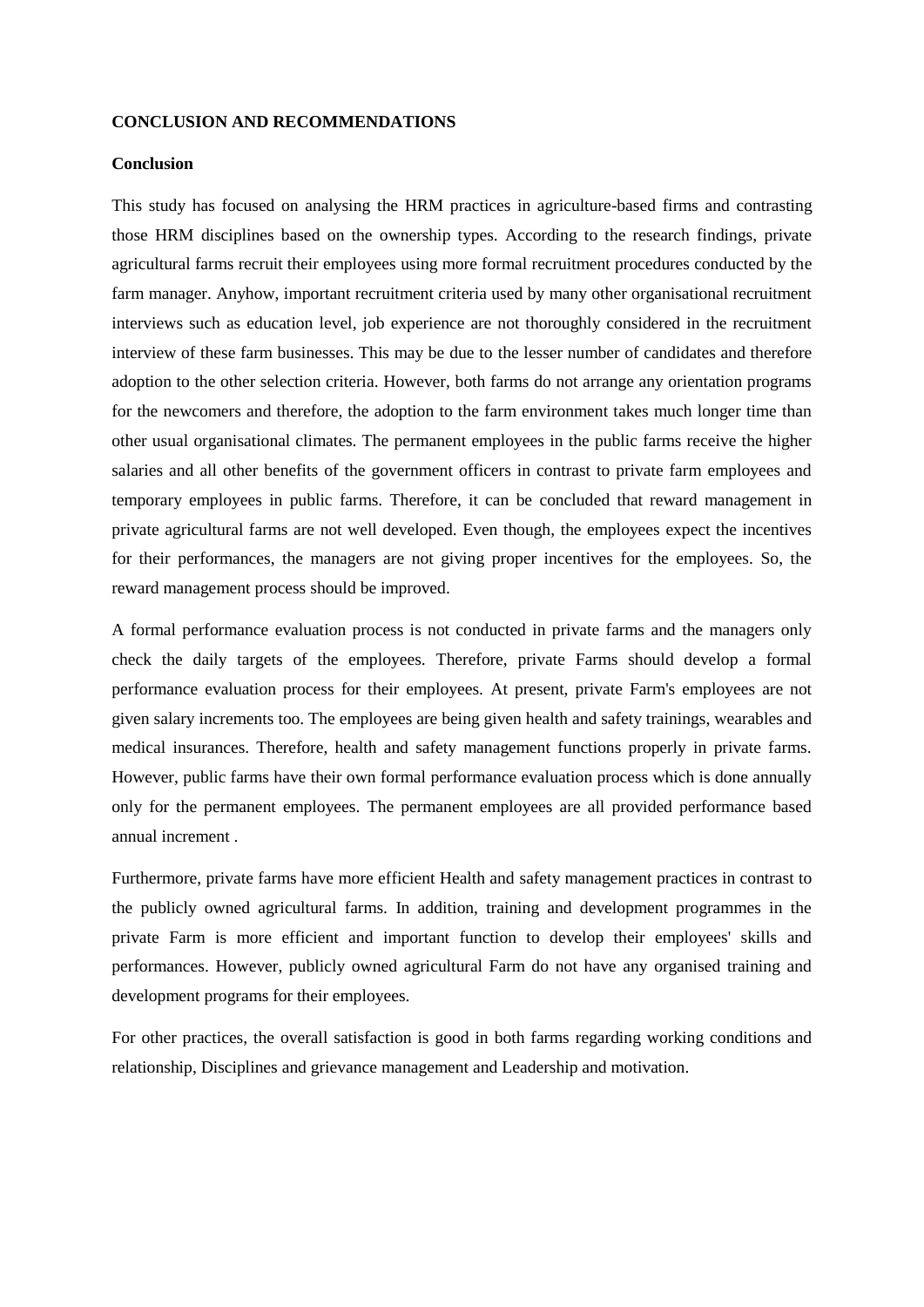#### **Expected Limitation**

This research is done with the employee perception of one public Farm and one private Farm. Only 40 employees were selected from each Farm and data were collected from them. Therefore, this research will not represent the whole public and private sector farms and all the farming employees and hence limit the generalisation of research findings to the whole agricultural farm sector in Sri Lanka. In future we hope to expand the research to at least for 20 farms in Sri Lanka to generalise the findings to the whole agricultural farms in Sri Lanka.

## **Recommendations and Suggestions**

## **For The Public Agricultural Farm**

The reward management system should be improved. Accordingly, the employees can be given the targets to achieve, and these targets can be given as weekly or monthly target followed by efficient monitoring and evaluation procedures. Accordingly, the performance-based reward system can be developed in their Farm. These reward procedures can be developed in both form of financial or nonfinancial. In addition, the employees' job satisfaction can be improved through attractive reward management systems, and this will help to reduce the annual labour turnover of the public Farm. In sum, all these good practices can be improved in a way to increase the job satisfaction of the farm employees.

Another important function is health and safety management. According to the employee's point of view, the managers can arrange formal medical facilities for the farms such as having a reserve medical doctor for the farm employees for emergencies. Moreover, a periodical medical clinic for the farm employees will help to maintain healthy working force within the Farm. In addition, all the farm employees can be provided with the safety boots, caps, masks before starting the work in the Farm to minimise the farming accidents. At least a well-equipped first aid box can be given to the farm employees to use for any emergency on the Farm. Moreover, the provision of medical insurance for all the permanent and temporary employees also will help to maintain a healthy working environment on the Farm.

The employees have not had any training programmes within the last five years. Therefore, it is recommended that both farms develop their own training and development agenda after analysing the real training needs and demand of the farming employees. These training and development programmes can be organised periodically based on the proper training need assessment at least once a year and it could proceed annually. Moreover, both farms are advised to develop attractive orientation programs for newly recruited employees to make easy adoption to the new working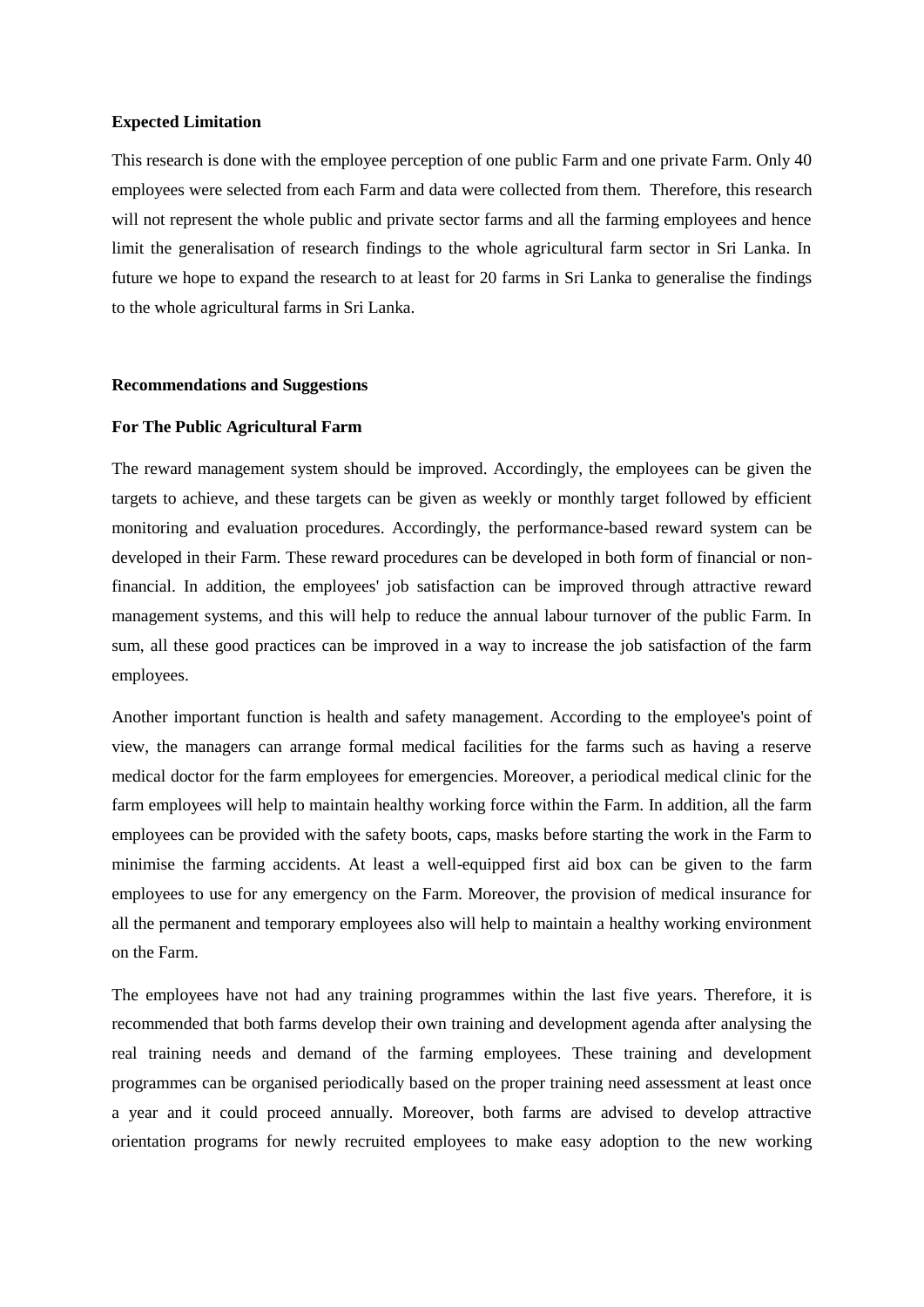environment. Moreover, maintenance of close connections with employees can improve the better understanding of the employees' conditions within the farms.

# **Private Owned Farm**

Since the employees have the daily targets, those process can be further developed and used for the reward management process within the Farm. According to the target achievement, incentives can be given on an individual or team basis. It is important to give non-financial rewards to the employees such as annual trips, get-togethers, parties, gifts and appreciation for better performances. These employees have not had a performance evaluation process. Therefore, it is better to develop a formal and efficient performance evaluation process at least once in six months.

## **References**

- Absar, M. M. N., Azim, M. T., Balasundaram, N., & Akhter, S., (2010). Impact of human resources practices on job satisfaction: Evidence from manufacturing firms in Bangladesh.
- Alshmemri, M., Shahwan-Akl, L., & Maude, P., (2017). Herzberg's two-factor theory, Life Science Journal, 14(5), 12-16.
- Armstrong, M (2005). A Hand book on Human Resources Management Practices; UK; Kogan, 986
- Banfield, P., & Kay, R., (2008). Introduction to human resource management, New York: Oxford University Press.
- Baptista, R. D. (2012): Technological Transition and the New Skills Required by the Agribusiness Sector, International Food and Agribusiness Management Review, 15(A), 105-109, available at http://ifama.i4adev.com/files/%252819%25 29%2520Baptista4.pdf
- Barney, J. B., (1991). Firm Resources and Sustained Competitive Advantage, Journal of Management, 17(1), 99–120.
- Berde, C. (2006): Human resource management in Hungarian agriculture, Jahrbuch der Österreichischen Gesellschaft für Agrarökonomie, 15 ,157-164, available at: http://oega.boku.ac.at/fileadmin/user\_upload/Tagung/2005/05\_Berde.pdf
- Behluli, C., A., Qerimi, C., F., Borisov, P., Atanasov, D., Radev, T., (2019). Identification of The Human Resource Management Model in Kosovo Agrobusiness.

Bělohlávek, F., (2009). Jak vvk rozhovory s podpodory s pracovnny. Praha: Grada Publishing.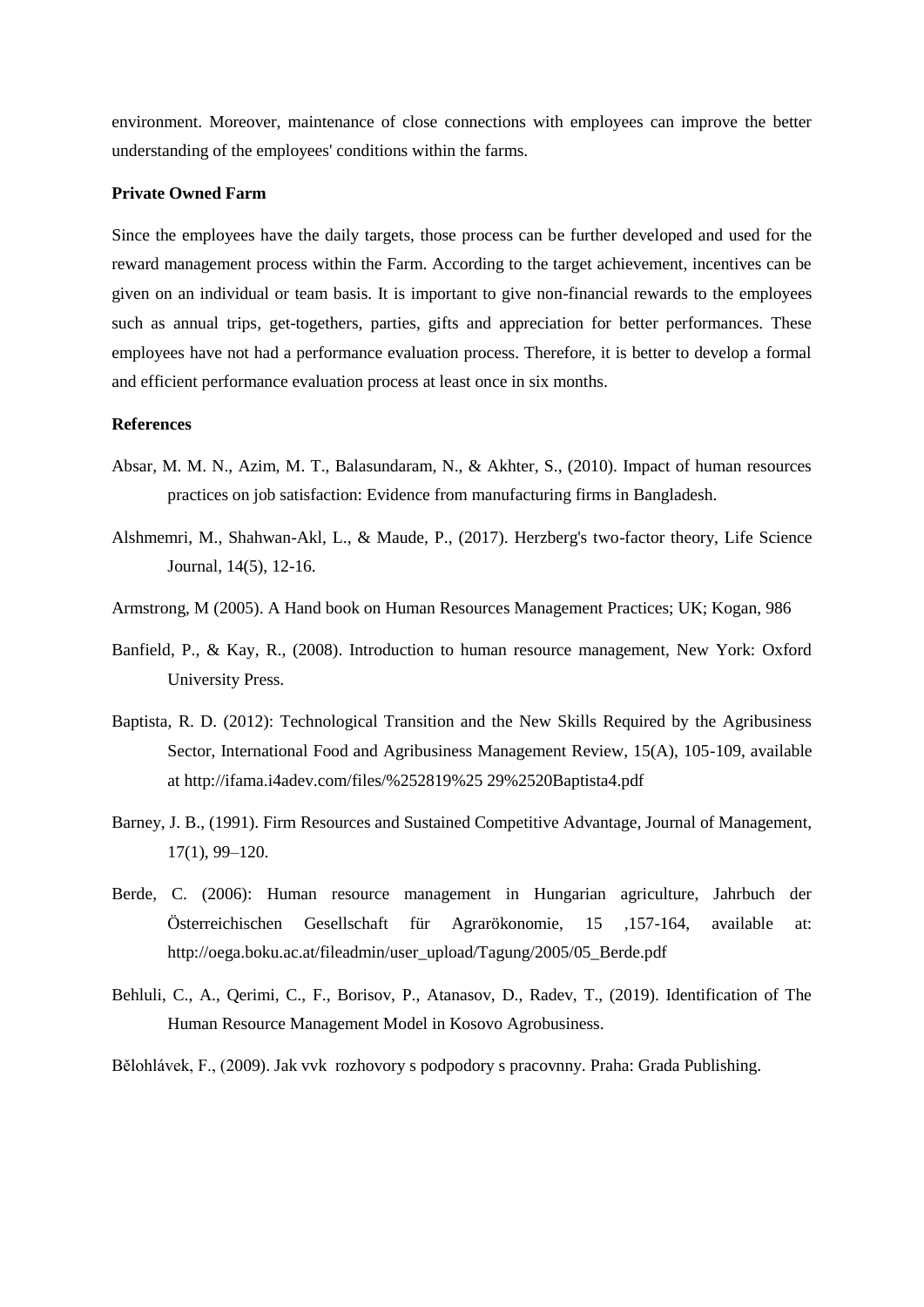- Bitsch, V., (2009). Personnel Management Research in Agribusiness, 19th Annual World Forum and Symposium of the International Food and Agribusiness Management Association, Budapest. www.ifama.org/events/conferences/2009/ cmsdocs/1067\_paper.pdf
- Brewster, C., Sparrow, P., Vernon, G., (2007). International Human Resource Management (2nd ed.), CIPD, London, UK.
- Cania, L. (2014). The impact of strategic human resource management on organisational performance. Economia: Seria Management, 17(2), 373-383.
- Dědina, J, & Cejthamr, V. (2005). Management an organizaaa chovviz. Praha: Grada Publishing
- Department of Education, Science and Training (DEST), (2006). Industry Skill Report, AgriFood Industries, Australian Government.
- Fogleman, S., L., and McCorkle., D., Human Resource Management: Employee Compensation Guide
- Gavious, A., Mizrahi, S., Shani, Y., & Minchuk, Y. (2009). The costs of industrial accidents for the organisation: Developing methods and tools for evaluation and cost-benefit analysis of investment in safety. Journal of Loss Prevention in the Process Industries, 22(4), 434-438.
- Giangreco, A., Carugati, A., Sabastino, A., & Al Tamini, H. (2012). An analysis of the performance appraisal system of a public hospital in a zone of conflict. Evaluation and Program Planning, 35(1), 161-170.
- Hajakbari, M. S., & Minaei-Bidgoli, B. (2014). A new scoring system for assessing the risk of occupational accidents: A case study using data mining techniques with Iran's Ministry of Labor data. Journal of Loss Prevention in the Process Industries, 32, 443- 453.
- Herriot, P. and Pemberton, C., (1996). Contracting Career, Journal of Human Relations, 49(6), 757- 790
- Imran, M. K. (2014). Impact of knowledge management infrastructure on organisational performance with moderating role of KM performance: An empirical study on banking sector of Pakistan. Information and Knowledge Management, 4(8), 85-98.
- Karttunen, J., and Rautiainen, R., (2013). Occupational Injury and Disease Incidence and Risk Factors in Finnish Agriculture Based on 5-Year Insurance Records, [Journal of](https://www.researchgate.net/journal/Journal-of-Agromedicine-1545-0813)  [Agromedicine,](https://www.researchgate.net/journal/Journal-of-Agromedicine-1545-0813) 18(1),50-64

Ministry of Labour and Labour Relations (2014). The National occupational safety and health policy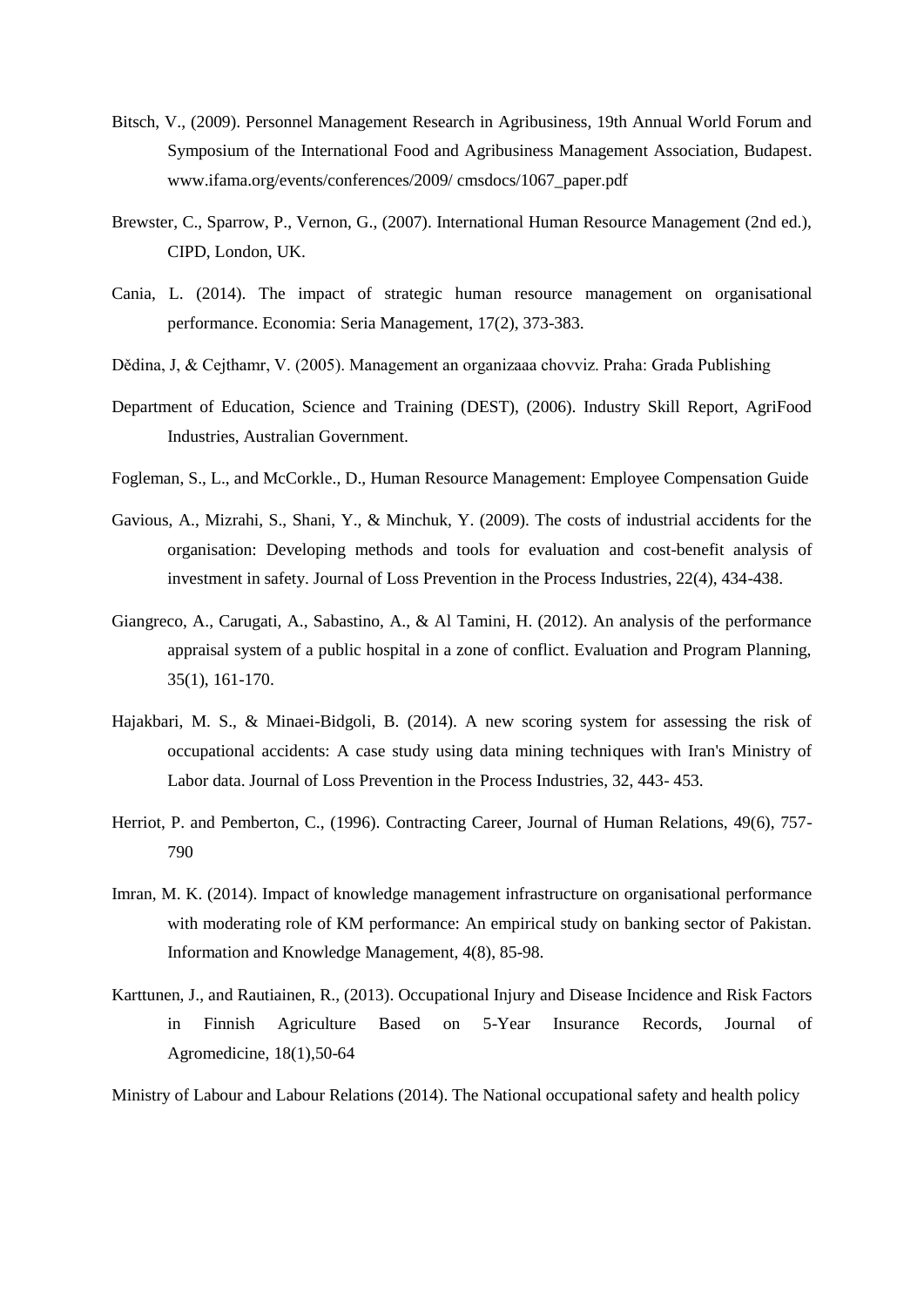- Mugera, A., W., (2012). Sustained Competitive Advantage in Agribusiness: Applying the Resource-Based Theory to Human Resources: Food and Agribusiness Management Review, 15(4).
- NASS (National Agricultural Statistics Service) 2002, 2002 Census of Agriculture, Washington DC, July
- Neeraj. S., Employee Discipline, 30/04/2021 [,https://www.economicsdiscussion.net,](https://www.economicsdiscussion.net/).
- Nettle R., Crawford A., Brightling P., (2018b). How private-sector farm advisors change their practices: an Australian case study. J Rural Stud 58,20–27.
- Odhong, E. A., Omolo, J., (2014). An Analysis of the Factors Affecting Employee Relations in the Flower Industry in Kenya, a Case of Waridi Ltd, Athi River, International Journal of Business and Social Science 5(11(1), 147-160.
- Opatha, H.H.D.N.P., (2002). Employee Discipline Management, Godage International Publishers (Pvt) LTD.
- Opatha, H.H.D.N.P. (2010). Human resource management. Colombo: Author published.
- Pandey, S. C., & Dutta, A. (2013). Role of knowledge infrastructure capabilities in knowledge management. Journal of Knowledge Management, 17(3), 435-453. <https://doi.org/10.1108/JKM-11-2012-0365>
- Pfeffer, Jeffrey, (1994). Competitive advantage through people, California Management Review (Winter).
- Porter, J.C., (1993). "What Dairy Employees Think About Their Jobs?", Journal of Dairy Science 76, 2065-68.
- Productivity Commission (2005). Trends in Australian Agriculture, Research Paper, Canberra.
- Ratković. T., (2015)., HRM in foreign-owned agricultural and food processing companies in serbia
- Reilly P., (2000). Called into question", People Management.
- Rowland M., (2011). How to cement a diversity policy: The key role of talent development. Human Resource Management International Digest, 19, 36–38.
- Sinha, V. & Thaly, P. (2013). A review on changing trend of recruitment practice to enhance the quality of hiring in global organisations. Management, 18(2), 141-156.
- Storey, J., (1992). Human Resource Management: A Critical Text, 2nd ed., Thomson Learning, London,